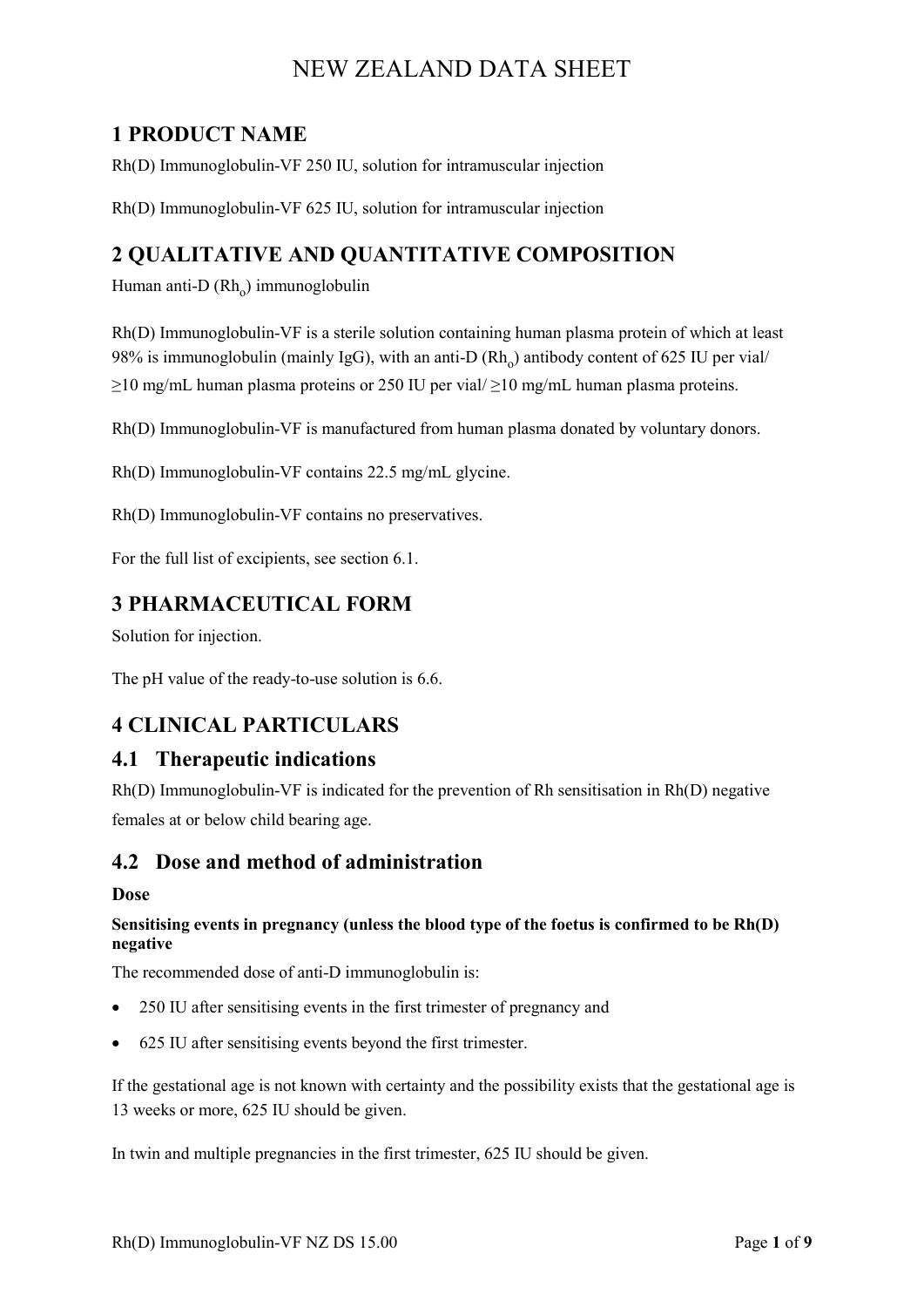The dose should be given as soon as possible and within 72 hours of the event.

Sensitising events include normal delivery, miscarriage, termination of pregnancy, ectopic pregnancy, chorionic villus sampling, amniocentesis, cordocentesis, abdominal trauma considered sufficient to cause foeto-maternal haemorrhage, antepartum haemorrhage and external cephalic version.

Since evidence of the efficacy of these doses is limited, it is recommended that the magnitude of foeto-maternal haemorrhage is assessed and further doses given as necessary. As a guide, a dose of 625 IU will protect against a foeto-maternal haemorrhage of up to 6 mL of Rh(D) positive red blood cells. For haemorrhages greater than 6 mL, the recommended dose is 100 IU per mL Rh(D) positive red blood cells.

#### **Transfusion of Rh(D) positive blood**

The recommended dose of anti-D immunoglobulin is:

• 100 IU per mL Rh(D) positive red blood cells.

#### **Method of administration**

#### **The product contains no antimicrobial preservative. It must, therefore, be used immediately after opening the vial.**

Rh(D) Immunoglobulin-VF should be brought to room temperature before use, and given slowly by deep intramuscular injection using an appropriate sized needle. If a large dose is required, it is advisable to administer it in divided doses at different sites. This applies in the case of doses above 2 mL for children up to 20 kg body weight and doses above 5 mL for persons above 20 kg body weight.

Hyaluronidase and/or a suitable local anaesthetic may be added to the injection if desired.

For further instructions, see section 6.6.

# **4.3 Contraindications**

Rh(D) Immunoglobulin-VF is contraindicated in:

- an  $Rh(D)$  positive or  $D^u$  positive individual.
- an  $Rh(D)$  negative and  $D^u$  negative individual previously sensitised to the  $Rh(D)$  antigen. **Note**: Although there is no benefit in administering Rh(D) Immunoglobulin-VF to a woman who is already sensitised to the Rh factor, there is no more risk than when the product is given to a woman who is not sensitised
- patients who have had a true anaphylactic reaction to the active substance or to any of the components of the product
- patients with Immunoglobulin A (IgA) deficiency, unless they have been tested and shown not to have circulating anti-IgA antibodies, since these patients may experience severe reactions to the IgA which is present in trace amounts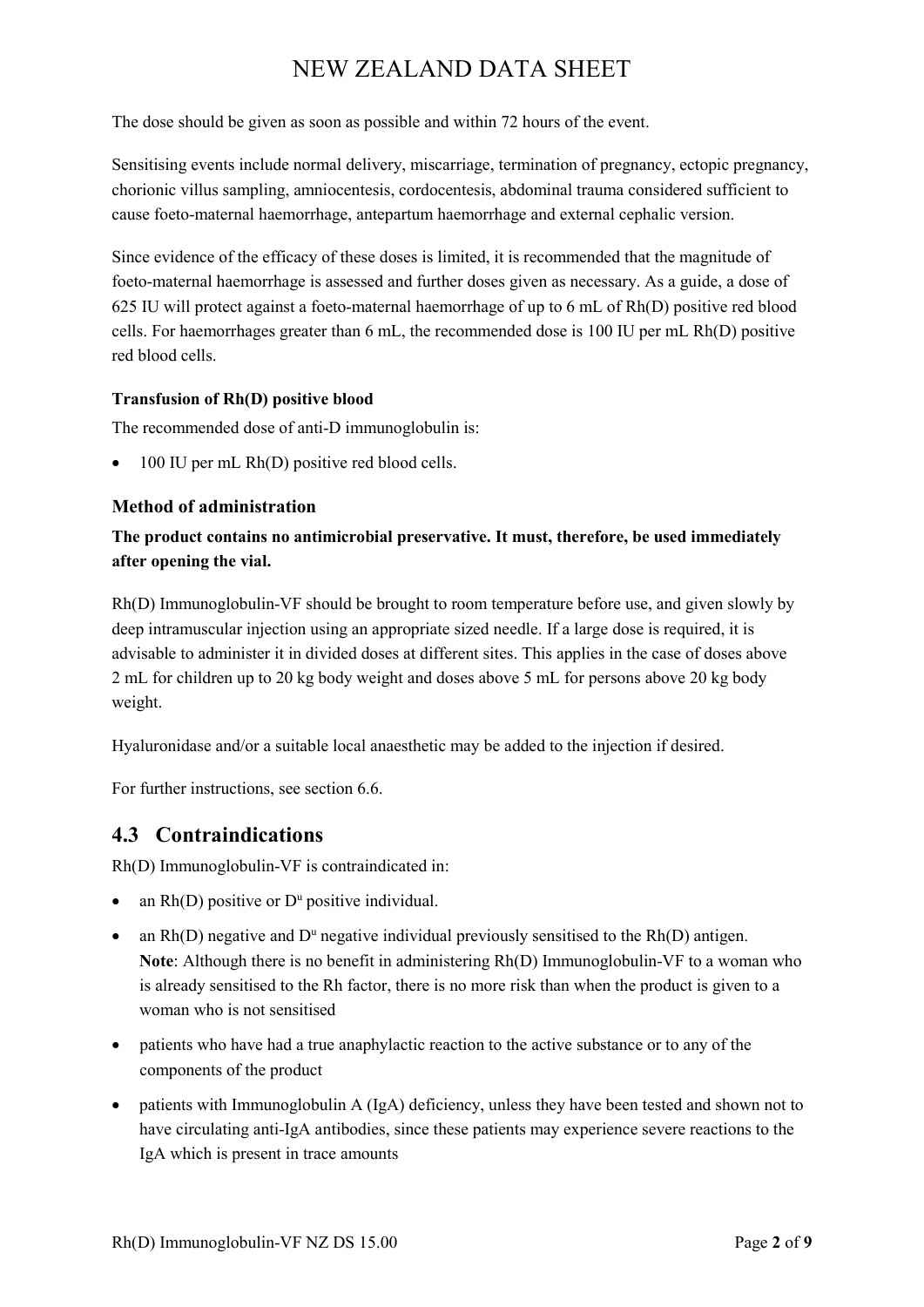• patients who have severe thrombocytopenia or any coagulation disorder that would contraindicate intramuscular injections.

## **4.4 Special warnings and precautions for use**

#### **Route of administration**

**Rh(D) Immunoglobulin-VF MUST NOT be administered intravenously** because of the potential for anaphylactic reactions. Injections must be made intramuscularly, and care should be taken to draw back on the plunger of the syringe before injection in order to be certain that the needle is not in a blood vessel.

#### **Hypersensitivity**

Rh(D) Immunoglobulin-VF contains trace amounts of IgA which may provoke anaphylaxis in patients with anti-IgA antibodies, such as those with IgA deficiency.

Rh(D) Immunoglobulin-VF should be given with caution to patients with a history of prior systemic allergic reactions following the administration of human immunoglobulin preparations. Rarely, Rh(D) Immunoglobulin-VF can induce a precipitous fall in blood pressure with anaphylactic reaction, even in patients who had tolerated previous treatment with human immunoglobulins. In case of anaphylactic reaction, the treatment should be stopped immediately.

In the case of shock, treatment should follow the guidelines of shock therapy.

Patients should be observed for at least 20 minutes after administration of Rh(D) Immunoglobulin-VF. Particularly in cases of inadvertent intravenous injection, patients should be observed for longer term (at least 1 hour) after administration.

#### **Obesity**

There is some evidence that the intramuscular administration of Rh(D) Immunoglobulin-VF in patients with a body mass index  $(BMI) \ge 30$  is associated with an increased risk of lack of effect. Therefore in these patients, it is recommended that the clearance of foetal cells and the presence of Rh(D) antibody be confirmed post administration.

#### **Pathogen safety**

This product is made from human plasma. Products made from human plasma may contain infectious agents, such as viruses and theoretically Creutzfeldt-Jakob Disease (CJD) agents, that can cause disease. The risk that such products will transmit an infectious agent has been reduced by screening plasma donors for prior exposure to certain infectious agents and by testing for the presence of certain viral markers.

In addition, virus removal and inactivation procedures are included in the manufacturing process to reduce the possibility of viral transmission. This includes pasteurisation for viral inactivation and nanofiltration for virus removal. The current procedures applied in the manufacture of this product are effective against enveloped viruses such as human immunodeficiency virus (HIV), hepatitis B virus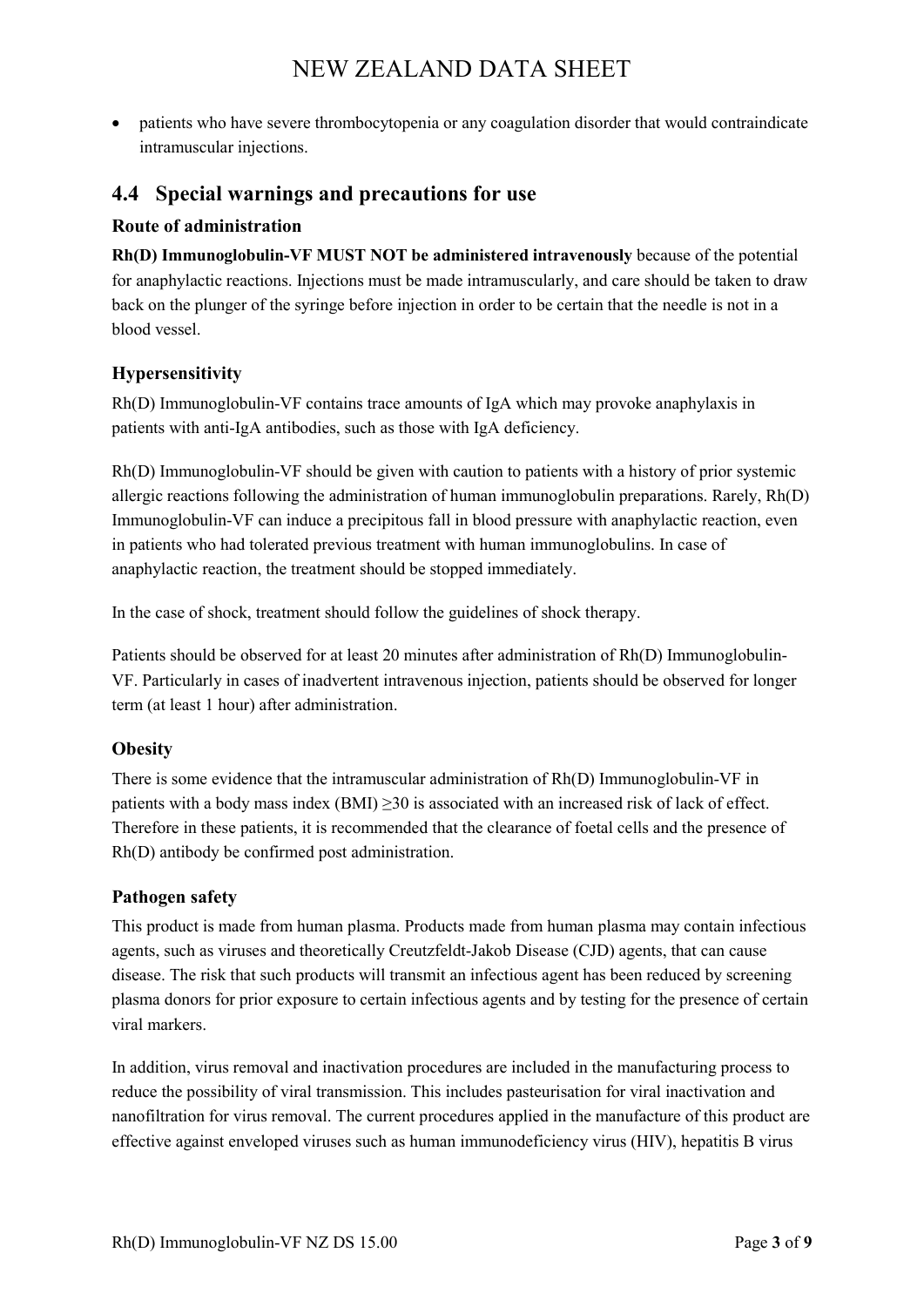(HBV) and hepatitis C virus (HCV), and the non-enveloped viruses, such as hepatitis A virus (HAV) and human parvovirus B19.

There is no evidence to date that parvovirus B19 can be transmitted by Rh(D) Immunoglobulin-VF and the nanofiltration step of the manufacturing process has been shown to remove such viruses (or viruses of similar size). The product is known to contain antibodies to the virus.

Immunoglobulins for intramuscular injection, prepared by this process from plasma screened by current methods, have not been implicated in the transmission of viral infectious diseases including HIV. Studies using plasma spiked with HIV have shown that the Cohn cold-ethanol fractionation process produces a very large reduction in virus titre with undetectable levels in the immunoglobulin fraction. Epidemiological studies have not recognised any cluster of AIDS patients or HIV seroconversion in immunoglobulin recipients.

Despite these measures, such products may still potentially transmit disease. There is also the possibility that other known or unknown infectious agents may be present in such products.

Vaccination for patients in receipt of medicinal products from human plasma should be considered where appropriate.

It is strongly recommended that every time that Rh(D) Immunoglobulin-VF is administered to a patient, the name and batch number of the product are recorded in order to maintain a link between the patient and the batch of the product.

#### **Genotoxicity and carcinogenicity**

No genotoxicity or carcinogenicity studies have been conducted with Rh(D) Immunoglobulin-VF. There have been no reports of such effects associated with the use of CSL Behring's plasma-derived products.

#### **Paediatric population**

In case of postnatal use, Rh(D) Immunoglobulin-VF must not be given to the newborn infant. Babies born of women given Rh(D) Immunoglobulin-VF antepartum may have a weakly positive Coombs' test at birth.

# **4.5 Interaction with other medicines and other forms of interaction**

Rh(D) Immunoglobulin-VF should not be mixed with other pharmaceutical products, except as indicated (see section 4.2).

## **Vaccinations with live attenuated virus vaccines**

Passively acquired antibody can interfere with the response to live, attenuated virus vaccines. Therefore, administration of such vaccines, e.g. poliomyelitis or measles, should be deferred until approximately three months after passive immunisation. In the case of measles, the decrease in efficacy may persist for up to one year. Therefore, patients receiving measles vaccine should have their antibody status checked. By the same token, immunoglobulins should not be administered for at least two weeks after such a vaccine has been given.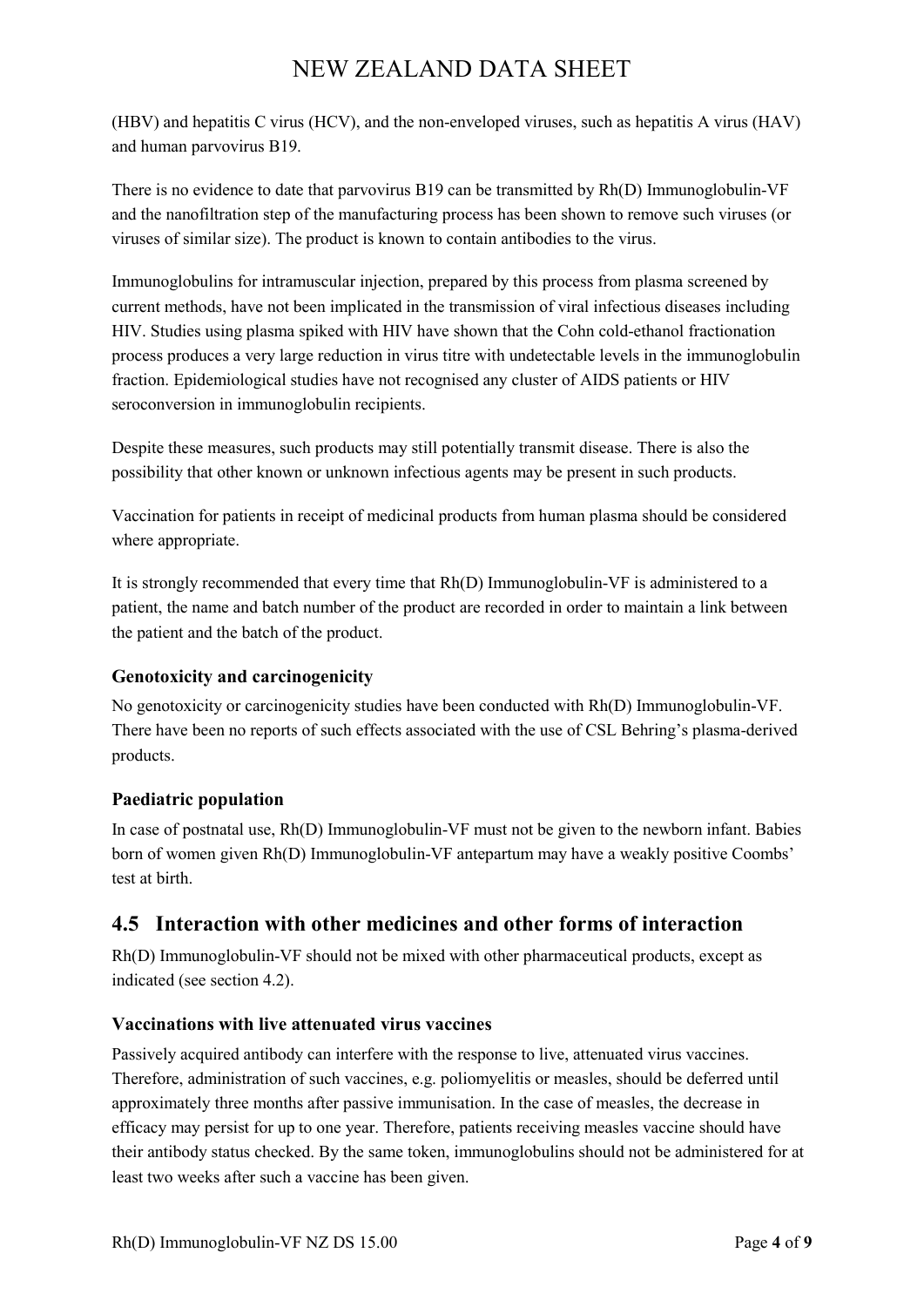#### **Effects on laboratory tests**

After injection of immunoglobulin, the transitory rise of the various passively transferred antibodies in the patient's blood may result in misleading positive results in serological testing.

The results of blood typing and antibody testing including the Coombs' test, are significantly affected by the administration of anti-D immunoglobulin through passive transmission of antibodies to erythrocyte antigens (e.g. anti-A, anti-B, anti-D) particularly in Rh(D) positive neonates whose mothers have received antepartum prophylaxis. **When performing red cell antibody screening, take blood prior to the administration of Rh(D) Immunoglobulin-VF.**

# **4.6 Fertility, pregnancy and lactation**

## **Pregnancy**

The safety of this medicinal product for use in human pregnancy has not been established in controlled clinical trials. The use of anti-D immunoglobulin during the third trimester in doses as high as 1500 IU antibody has been reported to produce no evidence of haemolysis in the infant. The presence of passively administered Rh(D) Immunoglobulin-VF in the maternal blood sample can, however, affect the interpretation of laboratory tests to identify the patient as a candidate for Rh(D) Immunoglobulin-VF.

#### **Breast-feeding**

The safety of this medicinal product for use during lactation has not been established in controlled clinical trials. Immunoglobulins are excreted in breast milk, however, it is not known whether this applies to passively administered Rh(D) Immunoglobulin VF.

## **Fertility**

No reproductive toxicity studies have been conducted with Rh(D) Immunoglobulin-VF. There have been no reports of such effects associated with the use of CSL Behring's plasma-derived products.

# **4.7 Effects on ability to drive and use machines**

No effects on ability to drive and use machines have been observed.

# **4.8 Undesirable effects**

#### **Summary of the safety profile**

Local tenderness, erythema and stiffness may occur at the site of injection and may persist for several hours. This may occur after any intramuscular injection.

Mild pyrexia, malaise, drowsiness and urticaria have been reported occasionally after injections of immunoglobulins. True allergic responses are rare. Skin lesions, headache, dizziness, nausea, generalised hypersensitivity reactions and convulsions have been reported on rare occasions.

#### **Clinical studies**

In the clinical trial with Hepatitis B Immunoglobulin, the following general and local reactions were recorded in the 58 healthy subjects (total number of events, up to and including 7 days post injection;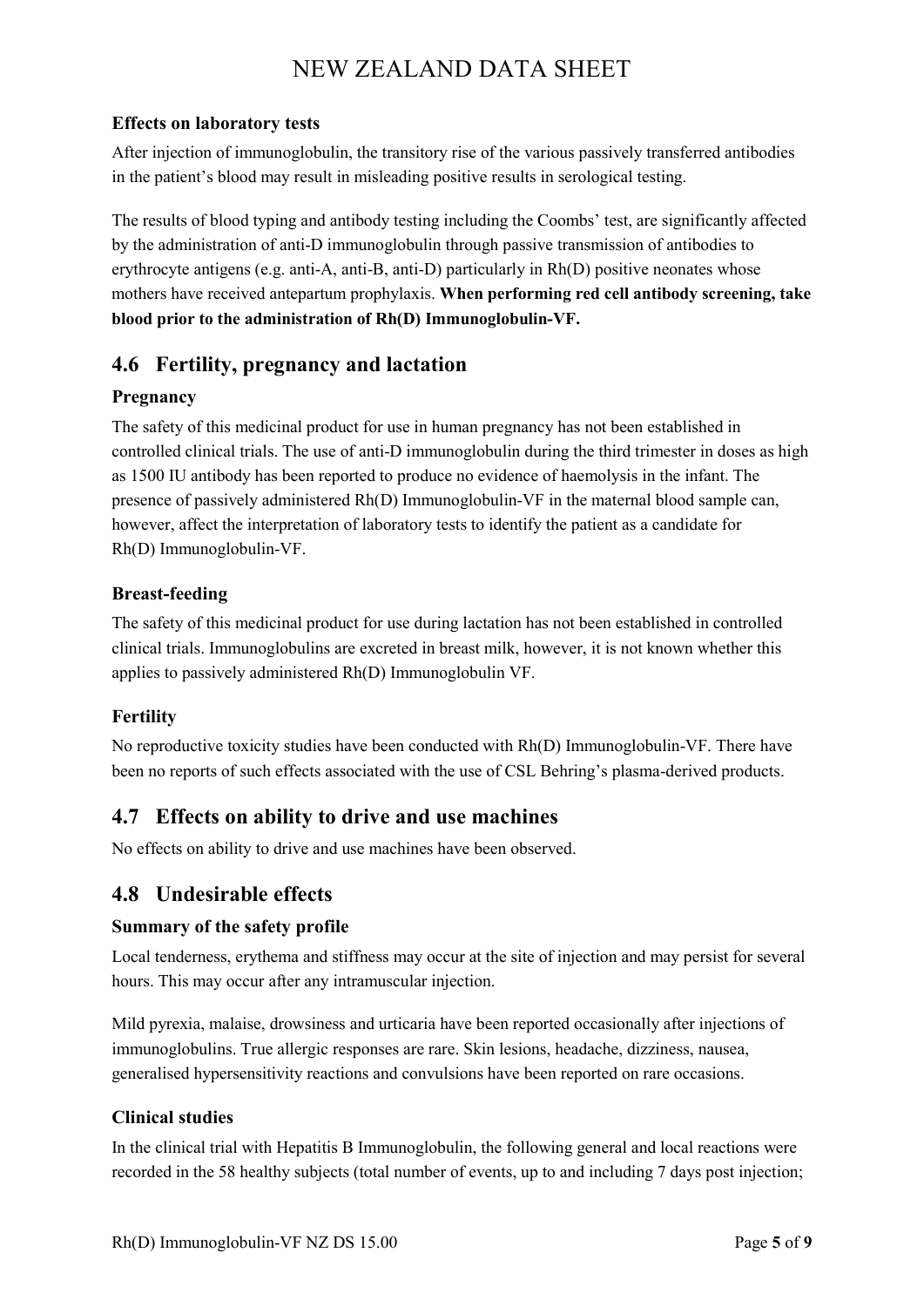pasteurised/unpasteurised product): malaise (20/22 events), drowsiness (13/17 events), induration (10/4 events), sensation of fever (4/4 events), chills (3/3 events), sweating (3/1 events) and warmth/heat when touched (0/4 events). There was an overall higher reporting of local tolerance adverse events at the injection site for the unpasteurised product, such as pain (32/52 events), bruising (10/22 events), redness (2/8 events) and irritation (2/4 events).

#### **Paediatric population**

The use of this product in the paediatric population has not been established in appropriate studies. To date, this population is not over-represented in spontaneous reports of adverse events associated with the use of CSL Behring's intramuscular immunoglobulin products.

#### **Elderly population**

The use of this product in the elderly population has not been established in appropriate studies. To date, this population is not over-represented in spontaneous reports of adverse events associated with the use of CSL Behring's intramuscular immunoglobulin products.

#### **Reporting of suspected adverse reactions**

Reporting suspected adverse reactions after authorisation of the medicine is important. It allows continued monitoring of the benefit/risk balance of the medicine. Healthcare professionals are asked to report any suspected adverse reactions https://nzphvc.otago.ac.nz/reporting/

# **4.9 Overdose**

The consequences of overdosage are not known.

For advice on the management of overdose please contact the National Poisons Centre on 0800 POISON (0800 764766).

# **5 PHARMACOLOGICAL PROPERTIES**

# **5.1 Pharmacodynamic properties**

Pharmacotherapeutic group: immune sera and immunoglobulins, Anti-D (Rh) immunoglobulin.

#### ATC code: J06BB01

Rh(D) Immunoglobulin-VF is manufactured from human plasma donated by voluntary donors who have been immunised to the Rh antigen 'D'. Donations are selected on the basis that they contain high levels of antibodies to the Rh antigen 'D'.

#### **Mechanism of action**

Rh(D) Immunoglobulin-VF contains high levels of antibodies (mainly IgG) directed against the D antigen of Rh-positive red cells. Rh(D) Immunoglobulin-VF acts by suppressing the immune response in Rh negative individuals to Rh(D) positive red cells. Such exposure follows the passage of cells from the foetal to the maternal circulation or the accidental transfusion of Rh(D) positive red cells to an Rh(D) negative individual.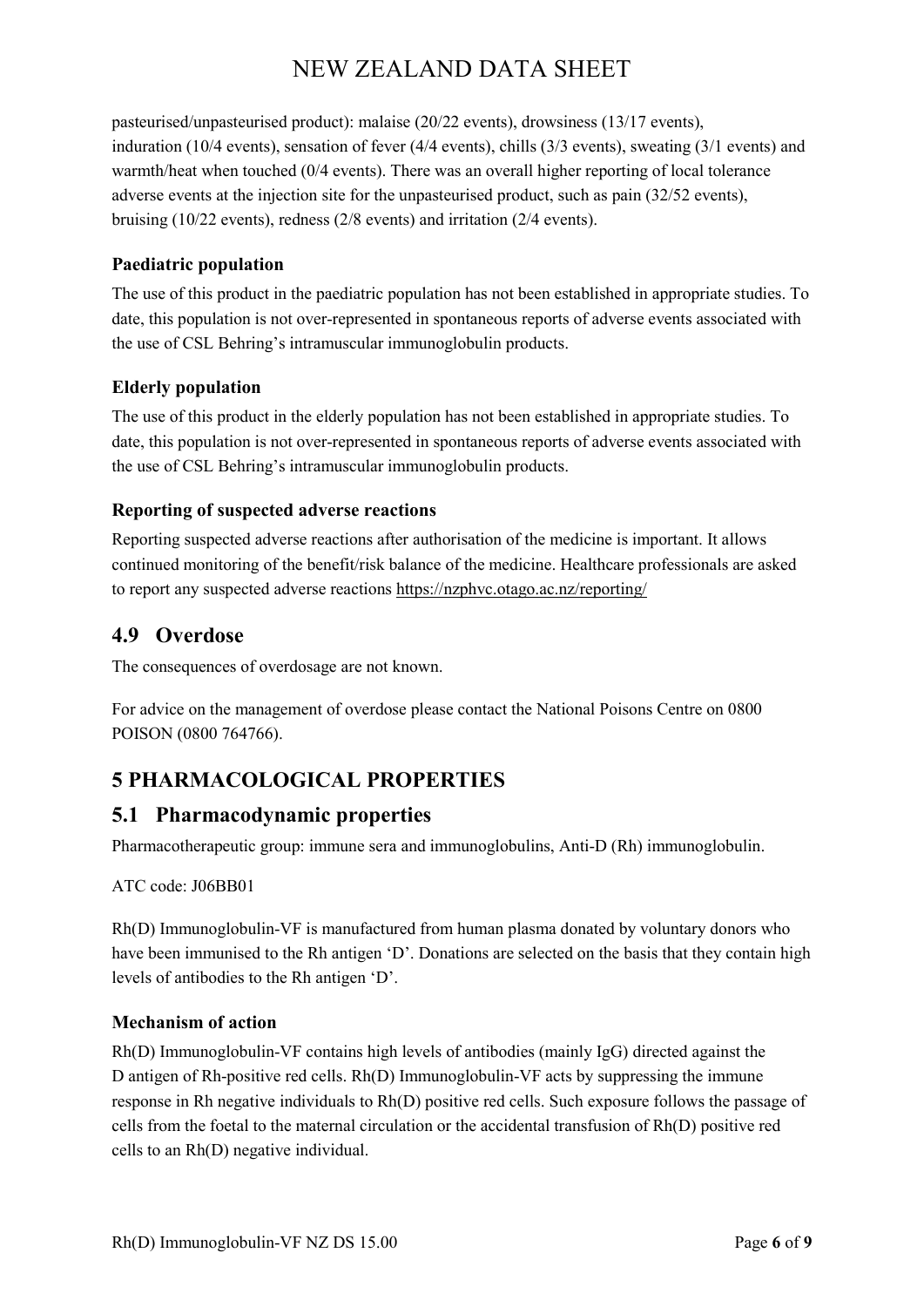#### **Clinical efficacy and safety**

A clinical trial with Rh(D) Immunoglobulin-VF has not been conducted.

Clinical studies indicate that the administration of anti-D immunoglobulin to an Rh(D) negative mother within 72 hours of the birth of an Rh(D) positive infant reduces the incidence of Rh isoimmunisation from  $12-13\%$  to  $1-2\%$ . A small number  $(1.5-1.8\%)$  of Rh negative mothers are immunised by their Rh positive foetuses despite administration of anti-D immunoglobulin postpartum. Studies have shown that this number can be reduced to less than 1.0% by administering two doses of anti-D immunoglobulin, the first at 28 weeks gestation and the second following delivery.

A comparative clinical trial was conducted to investigate the effect of pasteurisation on the *in vivo* behaviour of intramuscular immunoglobulins using Hepatitis B Immunoglobulin (pasteurised and unpasteurised) as the representative of this group of products. Fifty-eight (58) healthy subjects (28 males and 30 females) each received an intramuscular injection of pasteurised (viral inactivated) or unpasteurised Hepatitis B Immunoglobulin. No significant clinical differences were observed.

Twenty-eight (28) subjects received the viral inactivated product. Maximal serum concentration of IgG was reached after 8.0±5.5 days (mean±s.d.), and the estimated half-life of IgG was 27.2±6.6 days (mean±s.d.). These values are consistent with ranges observed with other intramuscular immunoglobulin products.

# **5.2 Pharmacokinetic properties**

## **Absorption and Distribution**

The immunoglobulin after intramuscular administration is slowly absorbed into the recipient's circulation and reaches a maximum after a delay of 2 to 3 days. The immunoglobulin has a half-life of about 3 to 4 weeks. This half-life may vary from patient to patient.

#### **Elimination**

IgG and IgG-complexes are broken down in cells of the reticuloendothelial system.

# **5.3 Preclinical safety data**

Animal reproduction studies have not been conducted with Rh(D) Immunoglobulin-VF.

Rh(D) Immunoglobulin-VF with normal human IgG as the active ingredient is derived from human plasma and acts like an endogenous constituent of plasma. Preclinical studies with repeated dose applications (chronic toxicity and carcinogenicity) cannot be reasonably performed in conventional animal models due to the development of antibodies following the application of heterologous human proteins.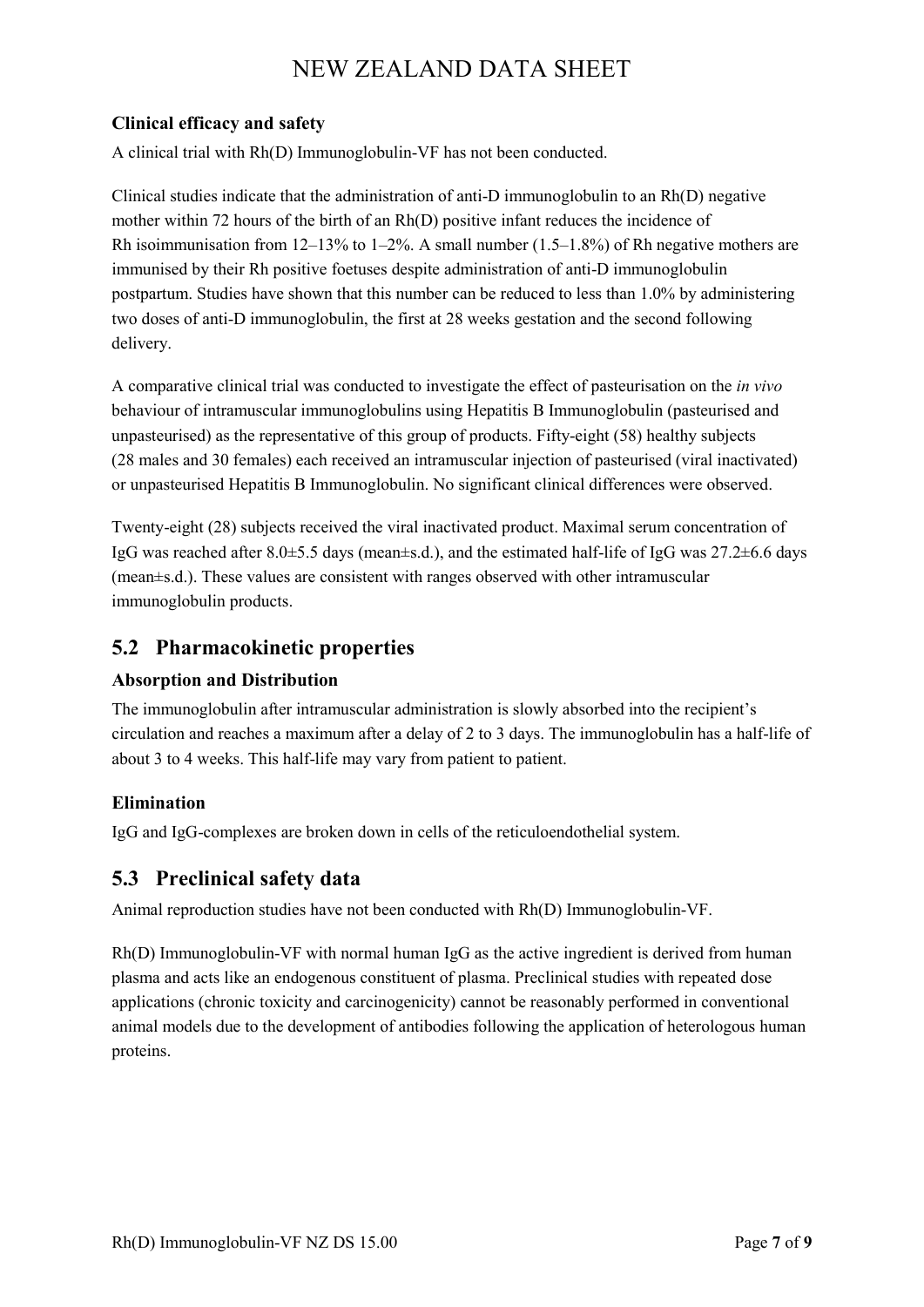# **6 PHARMACEUTICAL PARTICULARS**

# **6.1 List of excipients**

Glycine (22.5 mg/mL) Water for injections

# **6.2 Incompatibilities**

This medicine must not be mixed with other medicines, diluents, or solvents except those mentioned in section 4.2.

# **6.3 Shelf life**

2 years

#### **Shelf life after first opening:**

The product contains no antimicrobial preservative. It must, therefore, be used immediately after opening the vial.

## **6.4 Special precautions for storage**

Store at 2°C to 8°C (Refrigerate. Do not freeze).

Protect from light.

For storage conditions of the medicine after first opening, see section 6.3.

## **6.5 Nature and contents of container**

Solution in a single glass vial, with a rubber stopper, an aluminium seal and a plastic flip-top cap.

#### **Pack sizes**

1 vial with 250 IU anti-D antibody

1 vial with 625 IU anti-D antibody

Rh(D) Immunoglobulin-VF is packaged in latex free materials.

**Note: Supplies of suitable plasma for Rh(D) Immunoglobulin-VF production are scarce. Individuals who have Rh(D) antibodies should be urged to enrol as voluntary blood donors.**

# **6.6 Special precautions for disposal and other handling**

Rh(D) Immunoglobulin-VF is a sterile, ready-to-use solution.

If the product appears to be turbid by transmitted light or contains any sediment it must not be used.

Any unused solution must be discarded appropriately.